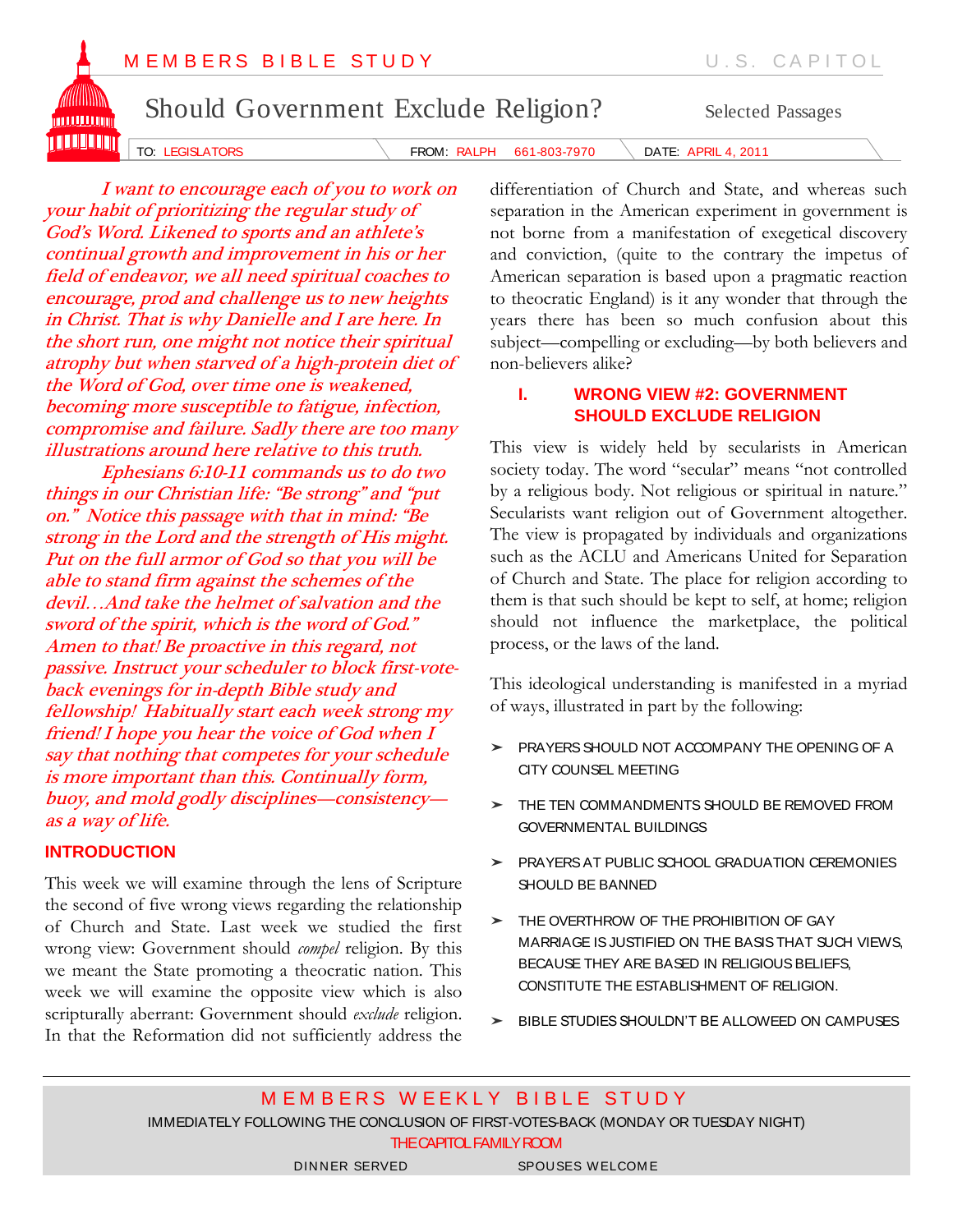

# Should Government Exclude Religion? Selected Passages

These and many other illustrations serve to represent an exclusionist understanding of how the institution of the State should relate to the Church.

What's the main problem with this viewpoint? Scripturally speaking, all State authority comes from God in the first place; God mediates His authority through the State. "There is no authority except from God" says Paul in Romans 13:1 as he discusses this very issue. So it stands to reason that a State should not exclude its main sponsor when going about its duties! Add to this simple observation that ultimately and eventually "every knee shall bow and every tongue shall give praise to God" (Romans 14:11; cf. Philippians 2:10, 11). "Every" would seem to include individuals as well as nations (2 Thessalonians 1:7-10; Psalm 2). Willingly or unwillingly, with joy in submission or pain in rebellion, all will eventually bow! To exclude Him now is not to exclude Him later. So why now?

In addition Psalm 2 cannot be overlooked by any world leader(s) who would think to prohibit the King of kings and the Lord of lords (Revelations 19:16) from being worshipped in a given nation. Those nations who do forbid Him, risk the premature consequences of Acts 17:26 wherein Paul via the inspiration of the Holy Spirit says regarding nations, "[He] determines their appointed times and the boundaries of their habitation." Therefore be warned, governments that exclude God from His due, proceed at their own risk and journey to their own peril. Wise leaders attempt to please Him, not expunge Him.

If that explanation somehow seems insufficient as to why the exclusionist view should be roundly defeated, what follows are seven additional reasons.

#### **A. EXCLUDING RELIGION TEMPTS A NATION TO OBLITERATE THE BASIS OF ITS LAWS**

The contents of most societal laws are based upon religious beliefs. For instance, America gets its following laws from the Bible: Stealing is wrong (Exodus 20:15), murder is wrong (Exodus 20:13) and marriage between a man and a woman is right (Exodus 20:17). For our nation to form laws from Scripture regarding thievery, murder or marriage is commendable. But to do so should not be labeled as propagating a religion. That however is

exactly what is happening in America. Such is a ludicrous conclusion. To deem such as "establishing a religion" is to begin to throw out most laws as justices invoke the First Amendment to supposedly say that such laws are equivalent to the "establishment of religion." Such pretext is to invoke the First Amendment in a way that was never intended. It is to practice judicial eisogesis, to exercise the Constitution in a way devoid of context, authorial intent, and interpretive integrity. Such however is deemed a necessary obstacle to be overcome when scaling the mountain called exclusion.

To increasingly reason that every law of the land founded in Scripture should be overthrown because it represents an attempt to establish a religion is to destroy the corpus of American culture. It is to start down a slippery slope. When the Iowa Supreme Court imposed same sex marriage<sup>1</sup> they ruled that even though the majority of Iowans reject same-sex marriages, their convictions were based in religious dogma, and since the Iowa Constitution states, "The general assembly shall make no law respecting the establishment of religion" the opinions of the majority were conveniently deemed unconstitutional. When Christians led the way to abolish slavery, such was not viewed as a quest to establish a religion. Rather, it was and remains a manifestation of religious conviction underlying lawmaking by the State.<sup>2</sup>

Such reasonableness however seems to be rendered intemperate by zealous secularists who seem intent on unraveling the fabric of society. In that America's laws are intrinsically intertwined historically with the Torah, perhaps the exclusionists should start their own nation.

## **WAS NOT OUR SUPREME COURT FOUNDED ON THE BEDROCK OF MOUNT SINAI VERSUS THE QUICKSAND OF THE HILL?**

Summarily on this point, the presupposition that American law is best served devoid of Scripture is to assert the supremacy of the mind over the will of God. It is to elevate Anthropology above Bibliology. It is to deem superior the finite, and inferior the infinite. It is to deem infallible the fallible and fallible the infallible. Such thinking is to prematurely fell a nation.

2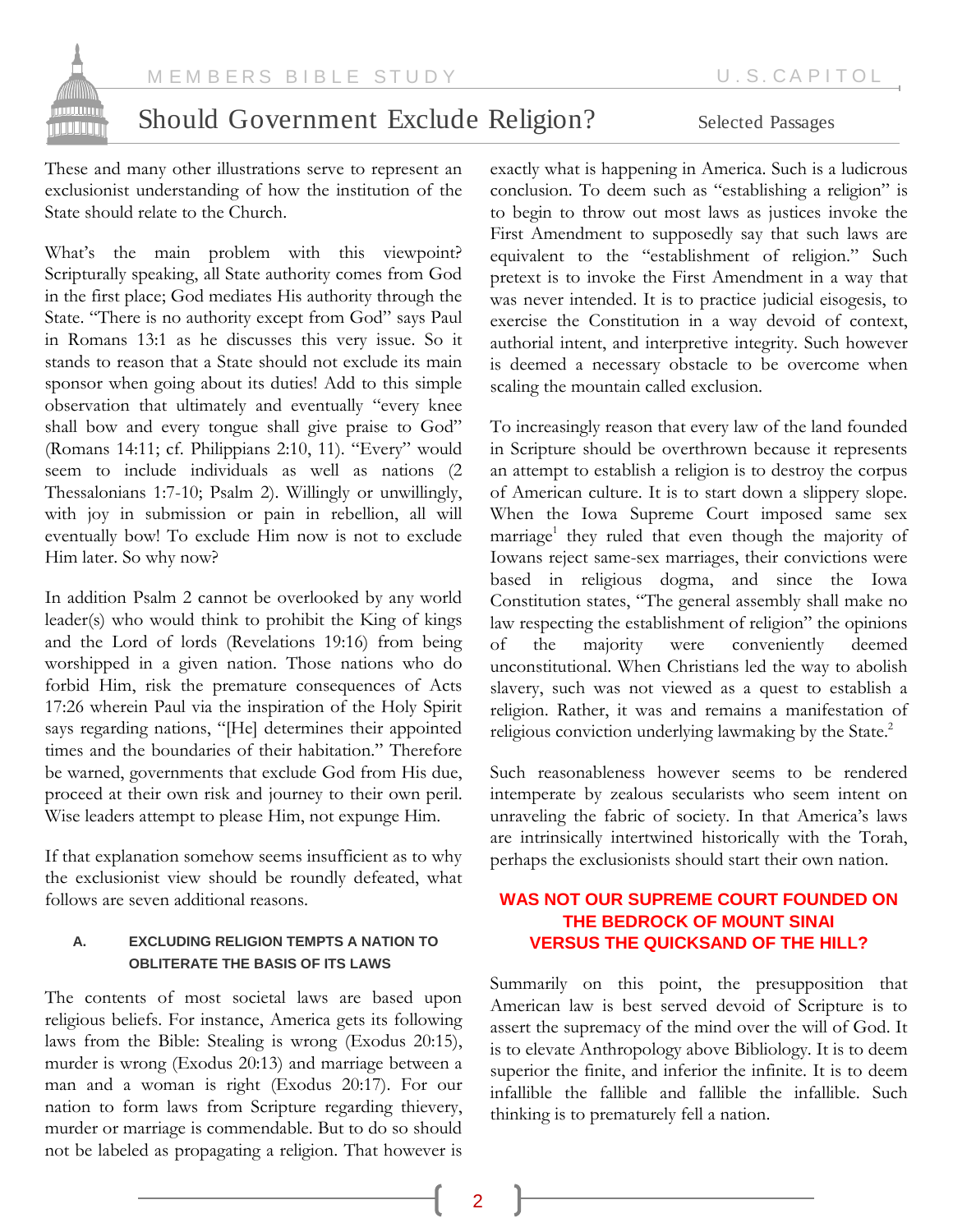

# Should Government Exclude Religion? Selected Passages

Make no mistake, if the reason for a particular law in a country is based upon a religious teaching, one"s upholding of that law is not tantamount to establishing a religion!

#### **B. EXCLUDING RELIGION CHANGES FREEDOM OF RELIGION INTO FREEDOM FROM RELIGION**

When Thomas Jefferson penned his famous separation of Church and State letter in 1802, he did so in the context and response to a query from the Baptists in They were concerned that their Congregationalist brothers were attempting to impose their brand of Protestantism on the whole of the State. The Congregationalist you see wanted to become the official religion of the State. Jefferson adroitly pointed out that the First Amendment was intended to keep that from happening: The State is not to officially sanction a religion he said. Clearly Jefferson"s letter evidences his belief that the First Amendment was intended to keep the State from endorsing a particular religion. It had nothing to do with excluding the Church from the State. The constitutional idea of freedom of religion means the State is to neither compel nor exclude it. Here are three major hurdles one faces when attempting to change freedom of religion into freedom from religion:

- 1. One must twist the First Amendment. When attempting to exclude religion from the State one must interpret it contrary to how Jefferson did.
- 2. One must rewrite the Declaration of Independence. Therein exists not a freedom from religion viewpoint. To the contrary the document speaks about God: God granting unalienable rights, God creating man equally, etc. (as aligns with Gen. 1:26; Psa. 8:5-8). These God-granted attributes, are the very things that government should seek to defend in its citizenry—not exclude! Accordingly, to exclude religion from government is to unravel the main reason America fought for and established its independence in the first place.
- 3. One must ignore the fact that our government is to not prohibit the free exercise of religion. Such an edict is in contradiction to proponents of

exclusion. Perhaps exclusionists should attempt to rewrite the Constitution versus twisting its perspicuity.

Freedom *from* religion—exclusion—is an untenable position biblically, historically and constitutionally.

#### **C. EXCLUDING RELIGION WRONGLY RESRICTS FREEDOM OF SPEECH**

Advocates of exclusion not only run cross-grain to the Constitution"s proviso that every citizen has an expressed, explicit right to exercise his or her religion, but that a citizen also has a right to free speech. In a Churchexcluded culture a citizen has limited freedom of speech because he or she can no longer speak about religious matters. The end result of exclusion is that one cannot speak of the Bible, pray in public or for that matter hear a sermon in Church or on the radio! Suddenly, believers who are commanded by Scripture to "preach the Word" (cf. 2 Timothy 4:2; cf. Rom. 10:14) are in contempt of the State, impacting even the private practice of religion.

#### **D. EXCLUDING RELIGION WAS NEVER ADOPTED BY THE AMERICAN PEOPLE**

Exclusion is a "view [that] was never adopted by the American people...but it is being imposed on our nation by the exercise of 'raw judicial power."<sup>33</sup>

#### **E. EXCLUDING RELIGION REMOVES FROM THE GOVERNMENT GOD'S TEACHING ABOUT GOOD AND EVIL**

Romans 13:4 states that government is "God's servant for your good." But how is that so if government excludes the Church from proclaiming the good news of salvation (cf. Romans 10:15)? Scripture also says that government is to "punish those who do evil and reward those who do good" (1 Peter 2:14). But how can government accomplish that if it will not allow religious teaching regarding what is good and what if evil?

### **HOW IS A CITIZEN TO LEARN MORAL STANDARDS IF GOD'S VOICE IS SILENCED BY THE STATE?**

3